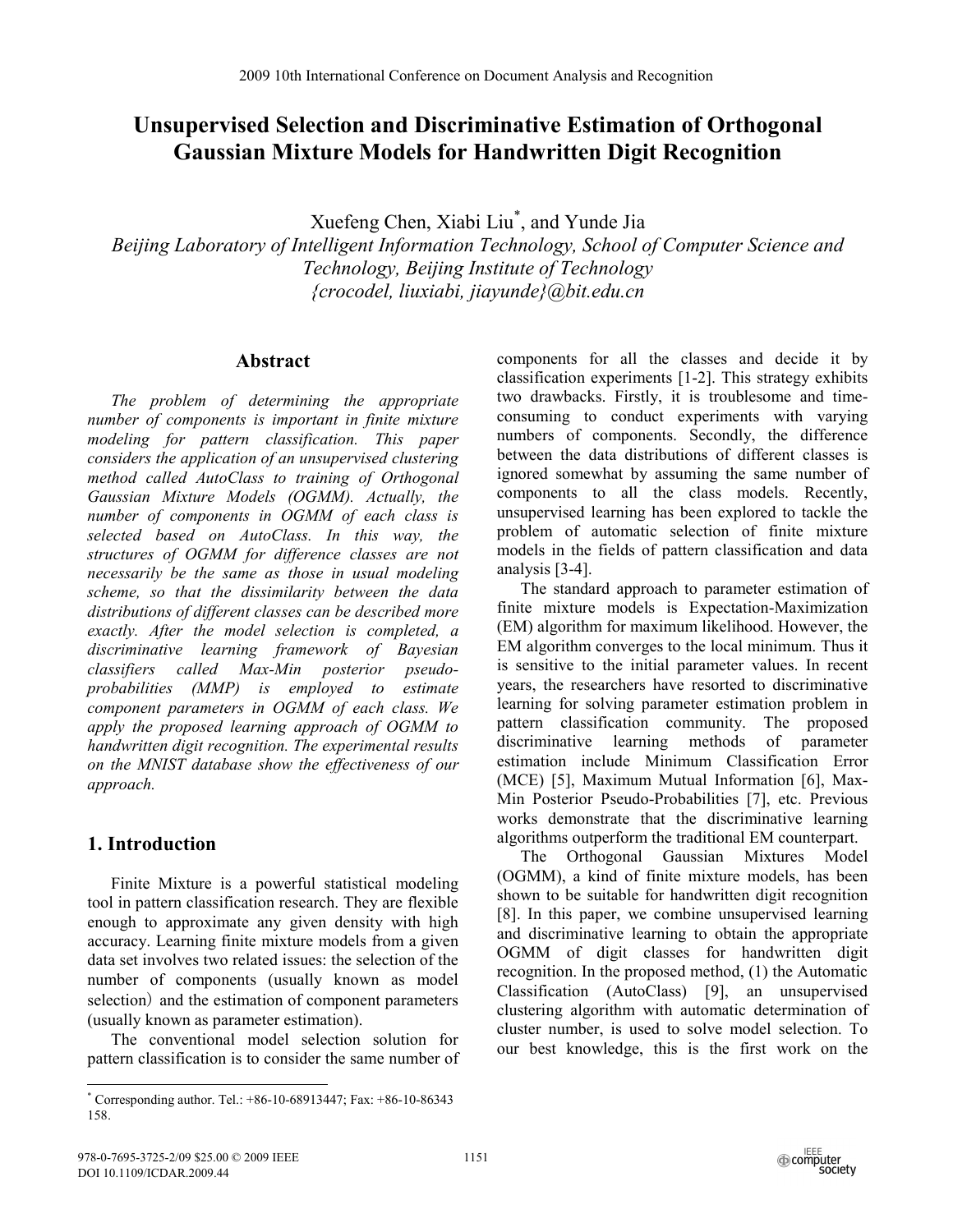application of AutoClass to GMM learning in document analysis and recognition; and (2) the Max-Min posterior Pesudo-probabilities (MMP) [7], a discriminative learning framework of Bayesian classifiers, is employed to estimate component parameters. We evaluated the proposed learning approach to OGMM through handwritten digit recognition experiments on the MNIST database [10]. In the paper of Liu et al. [11], state-of-the-art techniques of handwritten digit recognition, including features and classifiers, are thoroughly investigated on MNIST database. They reported the best recognition rate of 99.58% for 8-direction gradient features (abbreviated to e-grg there), which came from SVM with RBF kernel. Using e-grg features extracted from MNIST database by courtesy of Liu, we achieved the comparable recognition rate of 99.31% on the test set. We further experientially compare our approach with the conventional strategy of model selection by experiments, as well as the EM and the MCE for parameter estimation. Compared with the model selection by experiments, the application of AutoClass brought the average 7.4% reduction in error rate on the test set. Compared with the EM and the MCE, the MMP brought the average 19.20% and 3.36% reduction in error rate on the test set, respectively. In detail, the error rate on the test set is reduced from 0.92% to 0.85% (EM), 0.77% to 0.71% (MCE), 0.74% to 0.69% (MMP), without or with AutoClass based model selection, respectively.

The rest of this paper is organized as follows. Section 2 briefly introduces the OGMM. Section 3 presents AutoClass based model selection method. Section 4 describes the parameter estimation using MMP method. Section 5 discusses the application of our approach to handwritten digit recognition and the corresponding experimental results. We give our conclusions in Section 6.

### **2. Orthogonal GMM**

Gaussian Mixture Model (GMM) is by far the most commonly used finite mixtures. In the applications of GMM to statistical classification, the diagonal covariance matrices are often assumed for practical computation. Because the feature vectors are always correlated statistically in practice, using GMM with diagonal covariance matrix demands a large number of components to approximate the given density with enough accuracy. A feasible solution to this problem is to relieve the correlation among the elements in feature vectors by orthogonal transformation, in which the feature vectors are transformed to the space spanned by the eigenvectors of the covariance matrix. The

corresponding GMM is called Orthogonal Gaussian Mixture Model (OGMM) [12].

The OGMM for modeling class conditional probability density function is described more formally in the following. Let *x* be a *D* -dimensional feature vector,  $C_i$  be the  $i$ -th class, then we have

$$
p(\mathbf{x}|C_i) = \sum_{k=1}^{K} w_k O_k(\mathbf{\Omega}_i^T \mathbf{x})
$$
 (1)

where *k* is the number of Gaussian components in the OGMM,  $w_k$  is the weight of the  $k$ -th Gaussian component, and *Ωi* is the transformation matrix in which the columns are the eigenvectors of within-class scatter matrix of  $C_i$ .

Let  $\mu_k$  and  $\Sigma_k$  be the mean and covariance matrix of the *k* -th Gaussian component, respectively.  $\Sigma_k$  is diagonal:

$$
\Sigma_{k} = \left[\sigma_{kj}\right]_{j=1}^{D}.
$$
 (2)

Then the *k* -th Gaussian component in Eq. 1 is:

$$
O_k(\boldsymbol{\Omega}_i^T \boldsymbol{x})
$$
  
=  $(2\pi)^{-\frac{D}{2}} |\boldsymbol{\Sigma}_k|^{-\frac{1}{2}} \exp\left(-\frac{1}{2} (\boldsymbol{\Omega}_i^T \boldsymbol{x} - \boldsymbol{\mu}_k)^T \boldsymbol{\Sigma}_k^{-1} (\boldsymbol{\Omega}_i^T \boldsymbol{x} - \boldsymbol{\mu}_k)\right)$  (3)

### **3. Autoclass based Model Selection**

In this section, we present the OGMM selection method based on AutoClass [9], an unsupervised clustering method that use Naïve Bayesian classifier in combination with EM algorithm to find the most probable set of class descriptions.

Each class description consists of two sets of parameters: a set of discrete parameters *T* which describes the form of probabilistic distribution function, and a set of continuous parameters  $V$  that specifies values for the parameter appearing in *T* . Instead of hard-assigning the data to a class, AutoClass uses the weighted assignment, weighting on the probability of class membership.

The algorithm starts by randomly assigning cluster weights to data, and then searches for the most probable pair of  $V$  and  $T$  to classify data set. The search is performed by iterating the following two steps until convergence: 1) the maximum posterior (MAP) parameter values  $V$  are sought for a given  $T$ ; 2) Irrespective of any  $V$ , the most probable  $T$  is found out. To resolve the local optimum, AutoClass repeats the progress above from randomly generated initializations to search as many local optimums as possible. Finally, the local optimums are ranked according to MAP criterion.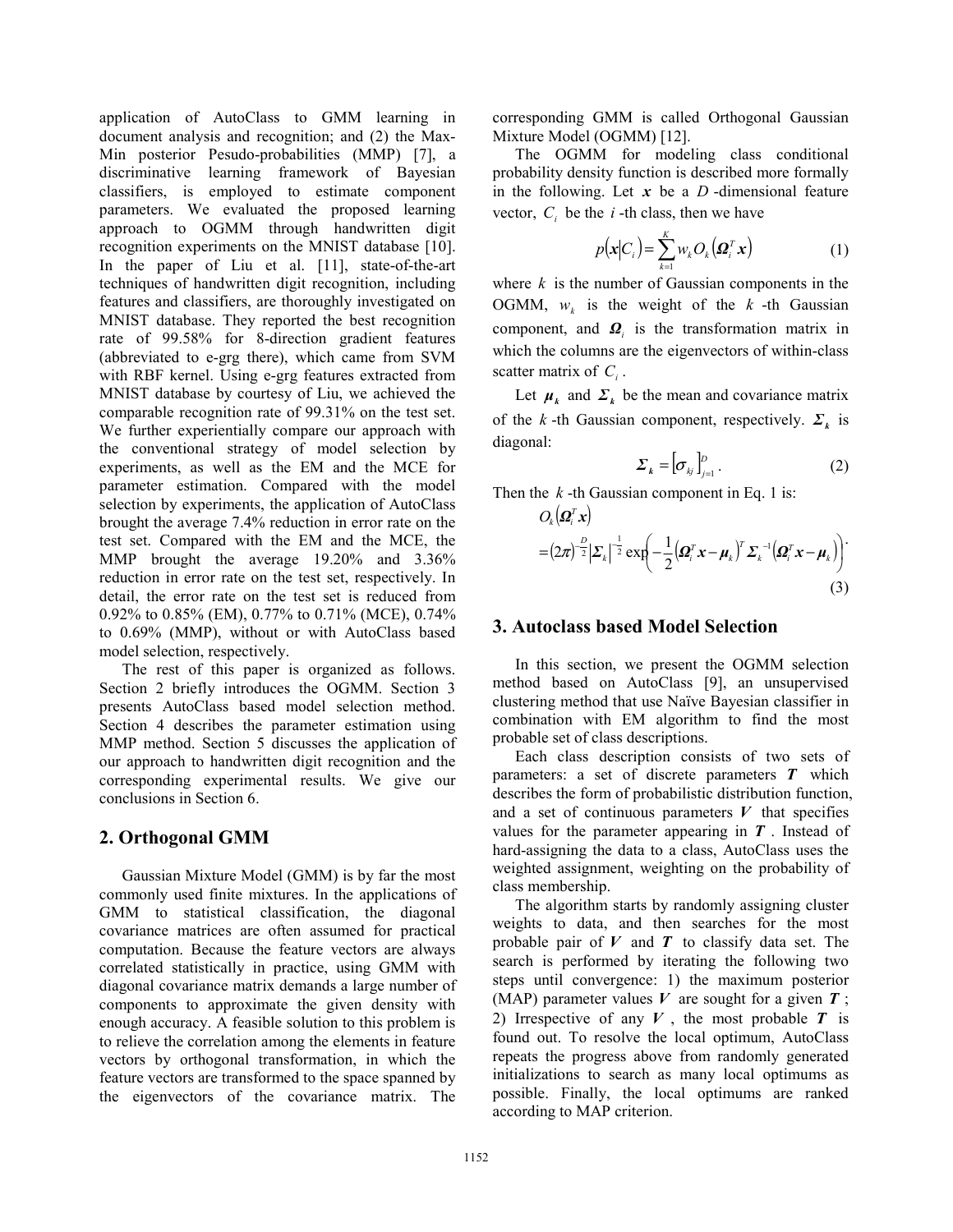After obtaining the ranked result of AutoClass on the data set of each class, we select the corresponding number of components based on the rank and clustering stability. The process of AutoClass based model selection for OGMM is summarized in Table 1.

#### **Table** 1**. Model selection of OGMM based on AutoClass**

**Input** 

The orthogonally transformed features for all the positive samples of a class.

#### **Repeat**

Randomly initialize the parameters.

#### **Repeat**

- 1. Estimate the parameter set *V* by MAP criterion based on the given weighted assignment.
- 2. Search for the best probable *T* by reassigning the cluster weights to data using the Naïve Bayesian Classifier based on the new parameter set *V* .

**Until** convergence or reach the predefined maximum iterative times.

**Until** reach the predefined maximum local search times.

#### **Output**

The optimum number of clusters

### **4. Parameter Estimation Using MMP**

#### **4.1. MMP**

Max-Min posterior Pseudo-probabilities (MMP) is a new kind of discriminative learning for Bayesian classifiers, which is based on the notion of posterior pseudo-probability [7]. The posterior pseudoprobability of being the class  $C_i$  for the data  $x$  is computed as

$$
f(p(\mathbf{x}|C_i)) = 1 - \exp(-\lambda p'(\mathbf{x}|C_i)), \quad (4)
$$

where  $\lambda$  and  $t$  are positive numbers. For any input pattern, we compute the corresponding posterior pseudo-probabilities of all the classes under consideration. Then the input pattern is classified into the class with the maximum posterior pseudoprobability.

Since  $f(p(\mathbf{x}|C_i))$  is a smooth, monotonically increasing function of  $p(x|C)$ , the posterior pseudoprobabilities based classifier is consistent with traditional Bayesian classifier. However,  $f(p(x|C_i))$ takes values in  $[0, 1]$ , so it is a natural similarity measure and is useful for (1) making rejection decision, (2) combining classifiers, and (3) assessing the performance of a classifier in a much more accurate way than that of counting the number of patterns classified correctly. Furthermore, the new discriminative learning models of Bayesian classifiers such as MMP can be realized by introducing posterior pseudo-probabilities.

The main idea behind the MMP learning is to optimize the classifier performance through maximizing posterior pseudo-probabilities towards 1 for each class and its positive samples, while minimizing those towards 0 for each class and its negative samples. More formally, let  $f(x; \Lambda)$  be the posterior pseudo-probability measure function of a class, where *Λ* denote the set of unknown parameters in it. Let  $\hat{x}$  be the feature vector of arbitrary positive sample of the class,  $\bar{x}$  be the feature vector of arbitrary negative sample of the class, *m* and *n* be the number of positive and negative samples of the class, respectively. According to the idea above of the MMP learning, the objective function for estimating parameters is designed as

$$
F(A) = \frac{1}{m} \sum_{i=1}^{m} \left[ f(\hat{x}_i; A) - 1 \right]^2 + \frac{1}{n} \sum_{i=1}^{n} \left[ f(\overline{x}_i; A) \right]^2 \quad (5)
$$

 $F(A)=0$  means the perfect classification performance on the training data. Consequently, we can obtain the optimum parameter set  $Λ^*$  of the posterior pseudo-probability measure function by minimizing  $F(A)$ :

$$
A^* = \arg\min_A F(A). \tag{6}
$$

The gradient descent algorithm is employed to obtain the parameter set  $\Lambda^*$ .

#### **4.2. MMP tailored to OGMM estimation**

By using OGMM to model class-conditional probability density in Eq. 4, we get

$$
f(\mathbf{x}; A) = 1 - \exp\left(-\lambda \left(\sum_{k=1}^{K} w_k O_k(\mathbf{\Omega}_i^T \mathbf{x})\right)^t\right). \quad (7)
$$

Consequently, a posterior pseudo-probabilities based classifier with OGMM is established, in which the unknown parameters are

$$
\Lambda = \{\lambda, t, w_k, \boldsymbol{\mu}_k, \boldsymbol{\Sigma}_k\}, k = 1, \cdots, K. \tag{8}
$$

Some parameters in Eq. 8 must satisfy certain constrains. They are transformed to unconstrained domain for easier implementation. The constraints and transformation of parameters are listed in Table 2, where  $\varphi$  is the preset minimum variance value in the covariance matrices for avoiding the estimation error caused by too small variance values. To sum up, the transformed parameter set is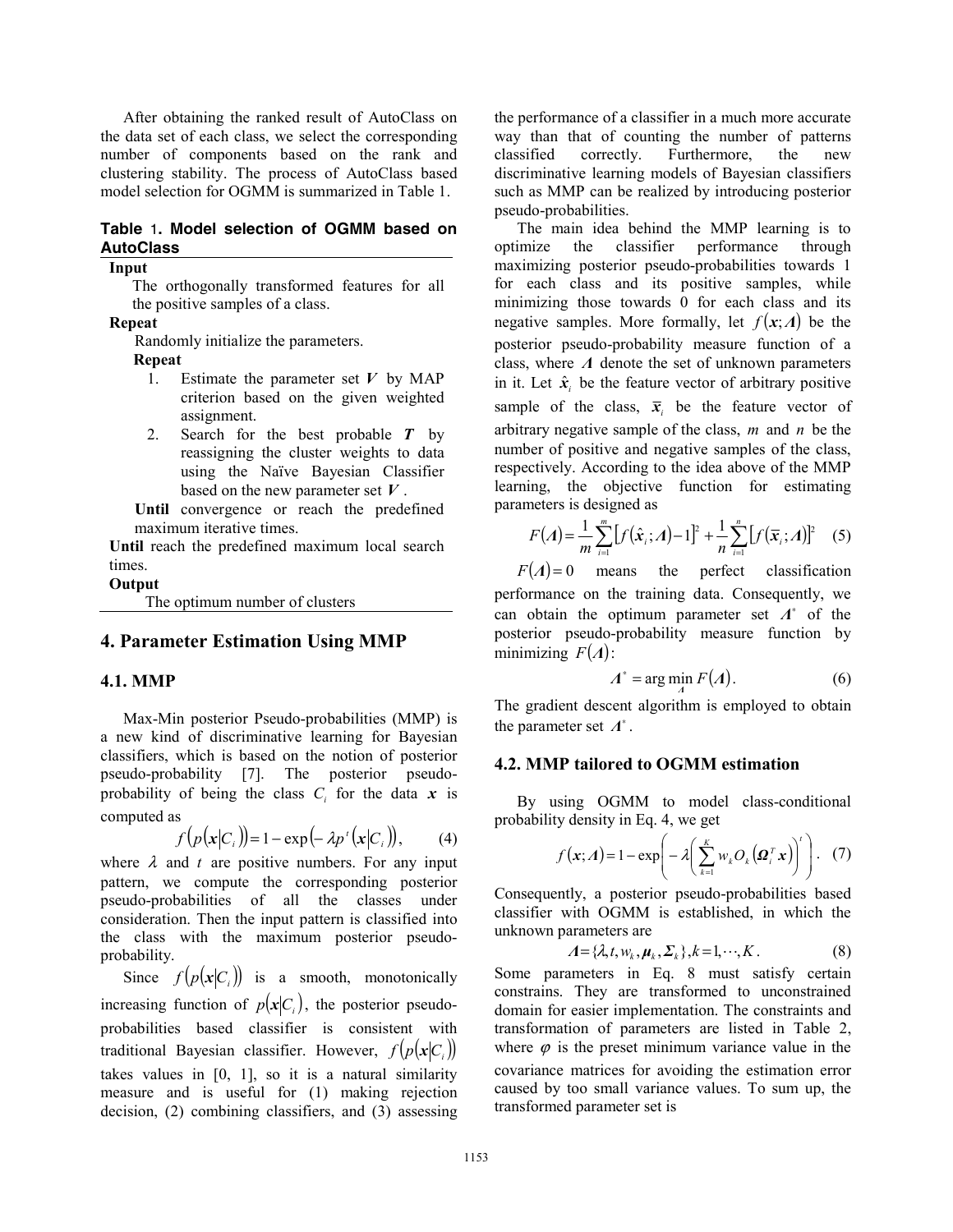$$
\widetilde{A} = \{\widetilde{\lambda}, \widetilde{t}, \widetilde{w}_k, \mu_k, \widetilde{\Sigma}_k\}, k = 1, \cdots, K .
$$
 (9)

We use the MMP learning algorithm to estimate these parameters, and then transform them into the original ones.

**Table** 2**. The constrains and transformation of parameters** 

| Original parameters and    | Transformation of                                                        |
|----------------------------|--------------------------------------------------------------------------|
| constrains                 | parameters                                                               |
| $\lambda > 0$ . $t > 0$    | $\lambda = \exp(\tilde{\lambda})$ . $t = \exp(\tilde{t})$                |
| $\sigma_{_{ki}} > \varphi$ | $\sigma_{_{kj}} = \exp(\widetilde{\sigma}_{_{ki}}) + \varphi$            |
| $\sum_{k=1}^{n} w_k = 1$   | $e^{\tilde{w}_k}$<br>$W_k = \frac{1}{2}$<br>$\overline{e^{\tilde{w}_k}}$ |

### **5. Experimental Results**

We apply the proposed learning method of OGMM to handwritten digit recognition. The 8-direction gradient features of Liu et al [11] (abbreviated to e-grg there) are used to represent digits in the experiments. In this paper, the original 200-D e-grg is compressed to 120-D by using the Principal Component Analysis (PCA) technique for reducing the computation cost.

We conducted the experiments of handwritten digit recognition on the well-known MNIST database [10], which includes 60,000 training samples and 10,000 test samples. In the experiments, we tested two training schemes, with or without AutoClass based model selection. Furthermore, the EM, the MCE, and the MMP are compared for parameter estimation in each training scheme.

### **5.1. Training results with AutoClass**

The training process with AutoClass based model selection includes three stages. In the first stage, the number of components in the OGMM for each digit class was selected using the method described in Section 3. The resultant numbers of components for each digit class are listed in Table 3.

**Table** 3**. The selected number of components in the OGMM for each digit class** 

|               |  | -   |                |                          |   |   |   |   |
|---------------|--|-----|----------------|--------------------------|---|---|---|---|
| Class         |  | 2 3 | $\overline{4}$ | $\overline{\phantom{a}}$ | 6 |   | 8 | 9 |
| Num.<br>Comp. |  | 4   | $\sim$         | 6                        | 6 | 9 |   |   |

In the second stage, we used the EM algorithm on positive samples of each digit class to get parameters in the corresponding OGMM. We further set  $\lambda = 10$ and  $t = 0.02$  in Eq. 7 by careful experiments. In the third stage, MCE and MMP were used on all the

positive and negative samples of each class to revise the corresponding initial parameters obtained by the EM algorithm, respectively. Totally, we get three parameter sets for our handwritten digit classifier, which are corresponding with EM, MCE and MMP, respectively. Using each of these three classifiers, closed and open tests of handwritten digit recognition were implemented. The corresponding recognition results are listed in Table 4, where 'Train' denote the error rates on the training set, 'Test ' denote the error rates on the test set, and 'RT' denote the reduction in error rate for the test set, which is brought by the MMP compared with the MCE and the EM, respectively.

| Table 4. Error rates achieved with AutoClass |  |  |  |  |  |  |
|----------------------------------------------|--|--|--|--|--|--|
|----------------------------------------------|--|--|--|--|--|--|

| Learning<br>methods | $Train(\% )$ | $Test(\%)$ | $RT(\%)$ |
|---------------------|--------------|------------|----------|
| EM                  | 0.79         | 0.85       | 18.82    |
| <b>MCE</b>          | 0.16         | 0.71       | 282      |
| <b>MMP</b>          | 0.18         | 0.69       | -        |

#### **5.2. Training results without AutoClass**

In order to show the importance of automatic model selection, we also implemented the experiments without AutoClass based model selection. In this scheme, the first stage in Section 5.1, i.e. selecting numbers of components by AutoClass based method, is canceled. Instead, we repeated EM training with varying number of components to find out the number with optimal classification result. Then the trained result was passed to the MMP or the MCE for discriminative learning as in Section 5.1. Consequently, another three handwritten digit classifiers based on posterior pseudo-probabilities were obtained and tested by the same experiments. The results are list in Table 5. Here 'RT\_AC' means the reduction in error rate for the test set, which is brought by the training scheme with AutoClass, compared with the scheme without AutoClass.

|                  |  | Table 5. Error rates achieved without |  |
|------------------|--|---------------------------------------|--|
| <b>AutoClass</b> |  |                                       |  |
|                  |  |                                       |  |

| Learning<br>methods | $Train(\%)$ | $Test(\%)$ | RT $AC(\%)$ |
|---------------------|-------------|------------|-------------|
| EM                  | 0.82        | 0.92       | 7.61        |
| MCE                 | 0.19        | 0.77       | 779         |
| <b>MMP</b>          | 0.20        | 0.74       | 6 76        |
|                     |             |            |             |

### **5.3. Result analysis**

The data in Table 4-5 show that 1) automatic model selection using AutoClass is important to the training of OGMM. Without the model selection, the error rates on both training set and test set are increased no matter